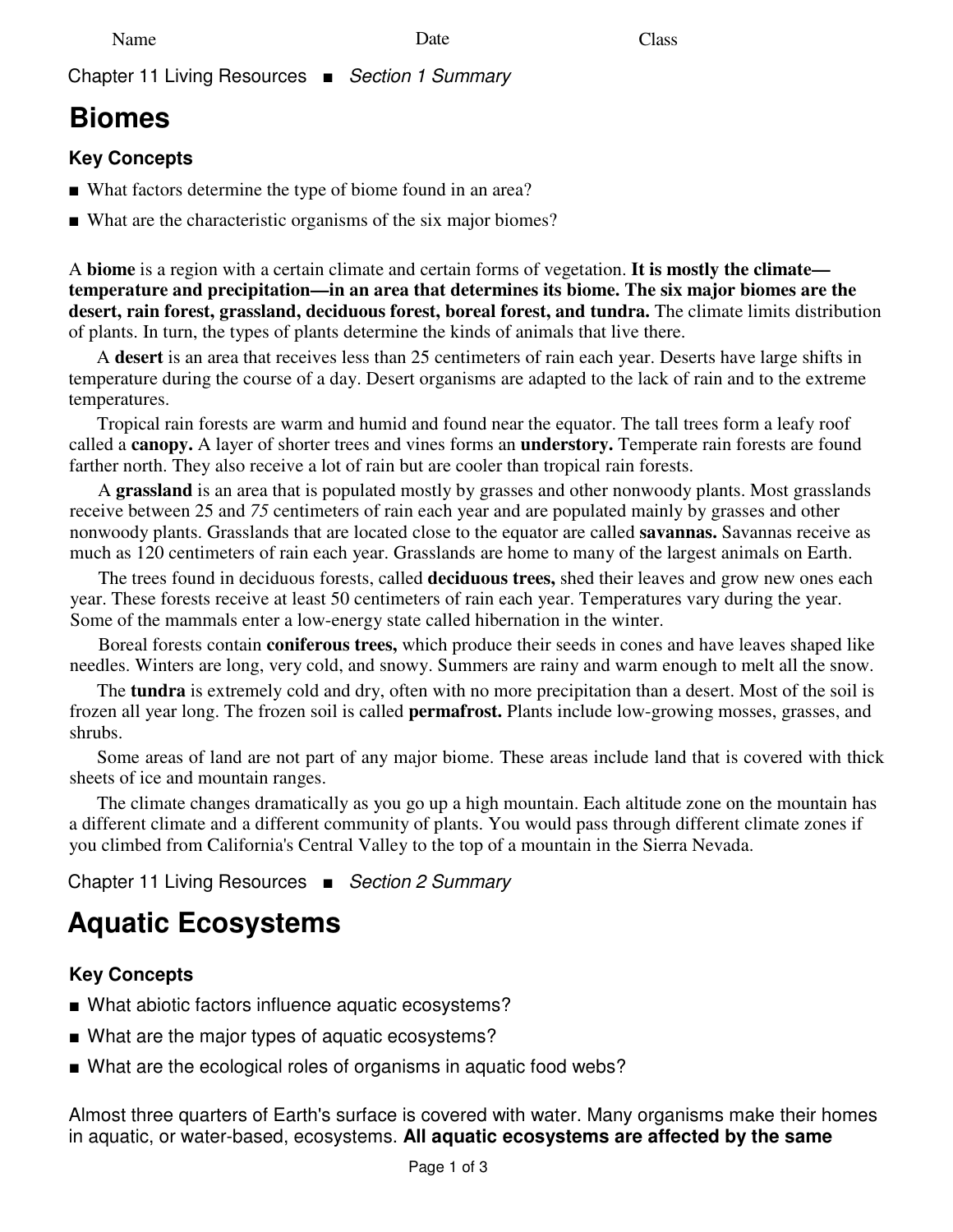#### **abiotic factors: sunlight, temperature, oxygen, and salt content.**

#### **Freshwater ecosystems include streams, rivers, ponds, and lakes.**

Animals that live in streams are adapted to the strong current. Few plants or algae grow in the fastmoving water of streams. As streams merge, they grow into larger, slower-moving rivers. Plants are able to root on river bottoms, and these producers provide food for young insects and homes for frogs and tadpoles.

Ponds and lakes are bodies of standing, or still, fresh water. Lakes are generally larger and deeper than ponds. In large ponds and most lakes, algae floating at the surface are the major producers. Many animals, including turtles, snails, dragonflies, frogs, and fish, are adapted to life in the still water of lakes and ponds. Scavengers such as catfish live near the bottom. Bacteria and other decomposers feed on the remains of other organisms.

The ocean has different zones. An **estuary** is found where the fresh water of a river meets the salt water of an ocean. **Marine ecosystems include estuaries, intertidal zones, neritic zones, and the open ocean. These zones are classified largely by the depth of water.** Between the highest high-tide line and the lowest low-tide line is the **intertidal zone.** Below the low-tide line is the **neritic zone,** a region of shallow water over the continental shelf. Below the open ocean's surface is the deep zone, which is completely dark.

**Kelp forests,** which occur off of California's coast, grow in cold neritic waters where the bottom is rocky. Giant kelp, a form of brown algae that grows up to 30 meters long, is the major producer in kelp forests. Kelp forests are home to many animals.

In tropical regions, coral reefs may form. **Coral reefs** are created by colonies of tiny coral animals. Incredible numbers of animals live in and around coral reefs, making them one of Earth's most diverse ecosystems.

**As on land, organisms in the ocean are connected by food chains and food webs. But in the ocean, the producers are algae rather than plants.**

Most algae are **plankton**—tiny organisms that float in water. Throughout the ocean, plankton are a source of food for organisms of all sizes. For example, algae is eaten by single-celled consumers called protozoans. The protozoans are eaten by animal plankton, which are eaten by fish, which are eaten by top-level predators such as birds and seals.

Chapter 11 Living Resources ■ Section 3 Summary

# **Forests and Fisheries**

### **Key Concepts**

- How can forests be managed as renewable resources?
- How can fisheries be managed for a sustainable yield?

Forests are an important living resource. Trees and other plants produce oxygen that other organisms need. They also absorb carbon dioxide and many pollutants in the air. Forests help prevent flooding and control soil erosion. Many products come from forest plants. Because trees reproduce and grow relatively quickly, they are considered a renewable resource. A **renewable resource** is one that either is always available or is naturally replaced in a relatively short time.

**Because new trees can be planted to replace trees that are cut down, forests can be renewable resources.** There are two major methods of logging. Cutting down all the trees in an area at once is called **clear-cutting.** Cutting down only some trees and leaving a mix of tree sizes and species behind is called **selective cutting.** Clear-cutting is usually quicker and cheaper than selective cutting. However, selective cutting is usually less damaging to the forest environment. When an area of forest is clear-cut, the habitat changes. Clear-cutting also exposes the soil to wind and rain.